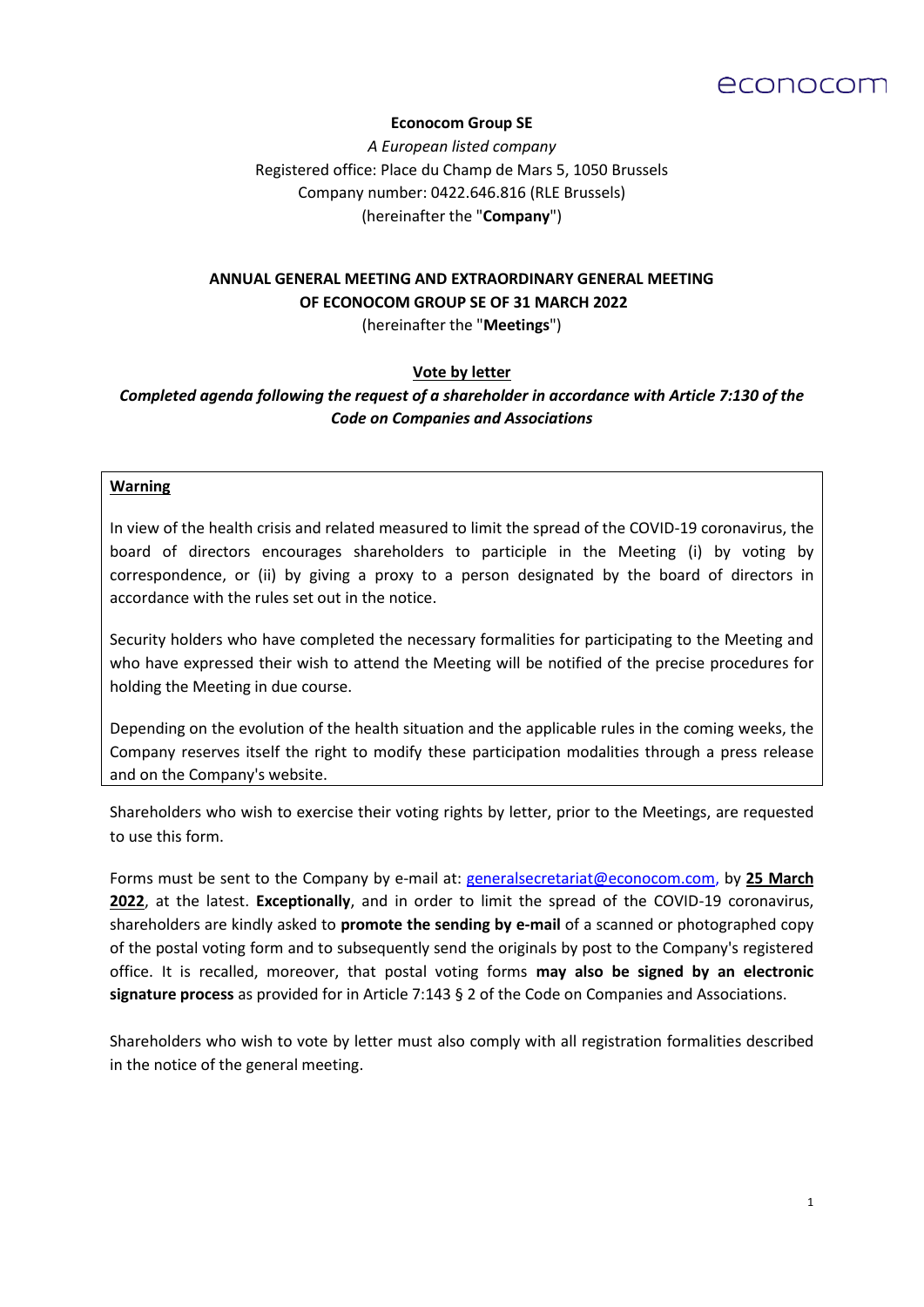

### **The undersigned,**

Legal entity:

| Company name and corporate form: |              |
|----------------------------------|--------------|
| Registered office:               |              |
|                                  |              |
|                                  |              |
| Company number:                  |              |
| Validly represented by:          | Residing at: |
| 1.                               |              |
|                                  |              |

Natural person:

| Last name:       |  |
|------------------|--|
| First name(s):   |  |
| Domicile:        |  |
| National number: |  |

hereby declares having registered on the registration date (*please enclose a copy of the certificates*) and to hold shares in full ownership, bare ownership or usufruct (*cross out*  $\frac{d}{dx}$ *where not applicable*) of the Company,

hereby declares to vote by letter with<sup>1</sup> shares, as specified below, at the general meetings of shareholders to be held on **31 March 2022** or at any other subsequent general meetings with the same agenda.

### **A. AGENDA AND PROPOSED RESOLUTIONS FOR THE GENERAL MEETING OF SHAREHOLDERS**

### **I. Agenda and proposed resolutions for the annual general meeting, with the modification of the eighth point, following the request of a shareholder**

- **1.** Presentation, discussion and explanation of the annual management report of the board of directors, the statutory and consolidated financial statements for the financial year which ended on 31 December 2021 and the auditor's report on the statutory and consolidated financial statements for the 2021 financial year.
- **2.** Approval of the statutory financial statements for the financial year which ended on 31 December 2021. *Proposed resolution : Proposal to approve the statutory financial statements for the financial year which ended on 31 December 2021.*

*<sup>1</sup> Please indicate the number of shares for which you wish to vote by letter.*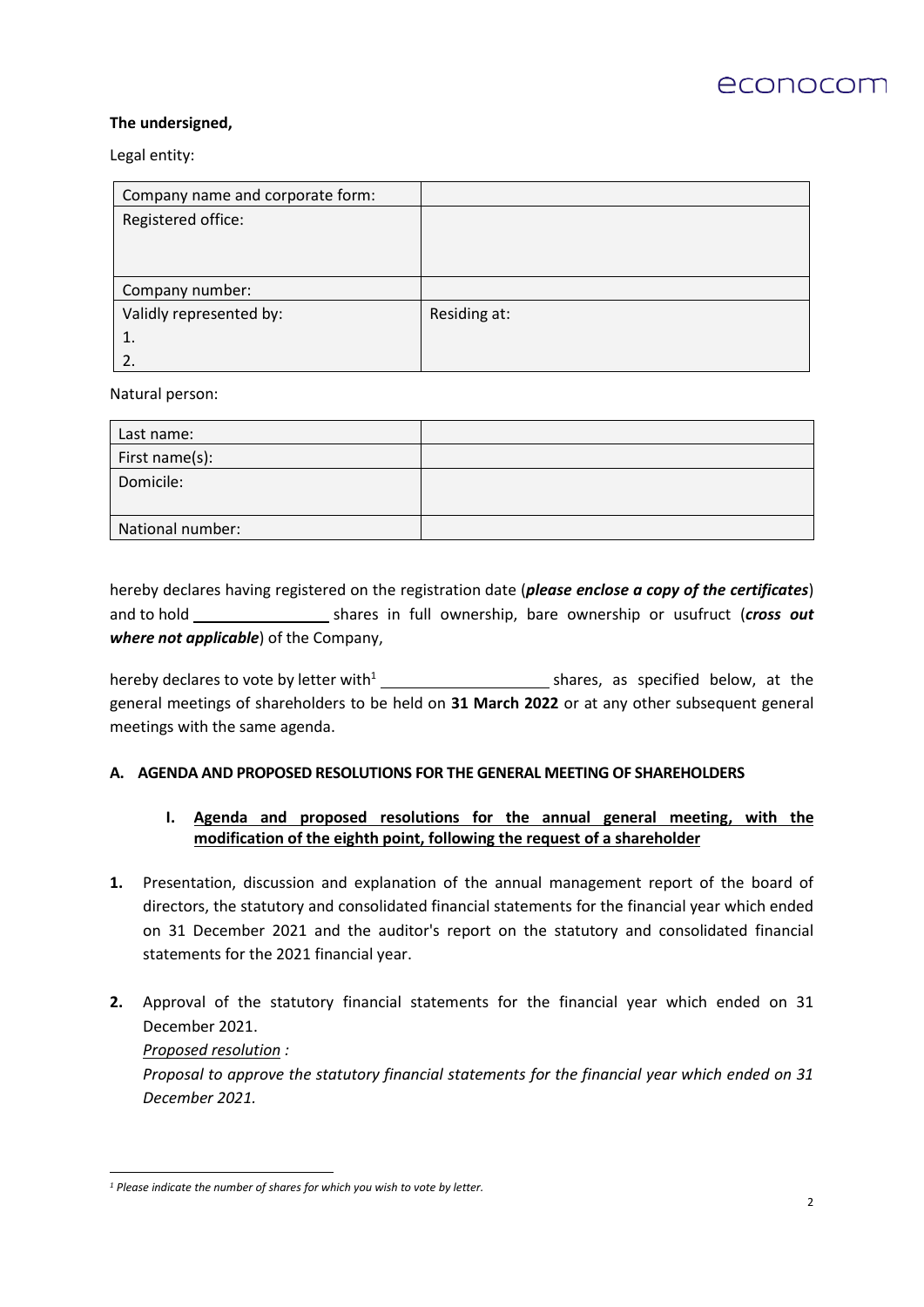

**3.** Approval of the allocation of profits. *Proposed resolution :*

> *Proposal to allocate the result of the Company's financial year which ended on 31 December 2021 of 278,795,842.78 euros to the result carried forward for 278,795,842.78 euros.*

- **4.** Discharge of the directors for the performance of their official duties during the financial year which ended on 31 December 2021. *Proposed resolution : Proposal to grant discharge to the directors for the financial year which ended on 31 December 2021.*
- **5.** Discharge of the auditor for the performance of its official duties during the financial year which ended on 31 December 2021.

*Proposed resolution* :

*Proposal to grant discharge to the auditor for the financial year which ended on 31 December 2021.*

- **6.** Approval of the remuneration report. *Proposed resolution : Proposal to approve the remuneration report.*
- **7.** Proposal to appoint Mr. Laurent Roudil as Director.

### *Proposed resolution :*

*Proposal to appoint Mr Laurent Roudil as Director of Econocom Group SE, with immediate effect for a duration of 4 years, ending after the annual general meeting to be held in 2026.*

**8.** Approval of change of control clauses.

### *Proposed resolution :*

*Proposal to approve and ratify as necessary, in accordance with Article 7:151 of Code on Companies and Associations:*

- *i. the provisions of the credit/loan agreements, mentioned below, which provide for the possibility for the lender to demand early repayment of the sums lent and/or suspension of the use of the credit, in the event of the occurrence of a change of control of the Company:*
	- *- Credit agreement of 29 April 2021 with Belfius;*
	- *- Credit agreement of 19 May 2021 with ABN Amro;*
	- *- Credit agreement of 10 June 2021 with Caisse d'Epargne;*
	- *- Loan agreement of 29 June 2021 with Banque Palatine;*
	- *- Loan agreement of 27 July 2021 with LCL;*
	- *- Credit agreement of 29 July 2021 with Crédit du Nord;*
	- *- Credit agreement of 29 July 2021 with Société Générale;*
	- *- Loan agreement of 18 October 2021 with Banque Palatine;*
	- *- Loan agreement of 7 December 2021 with ABN Amro; and*
	- *- Loan agreement of 17 December 2021 with Crédit Agricole Ile de France.*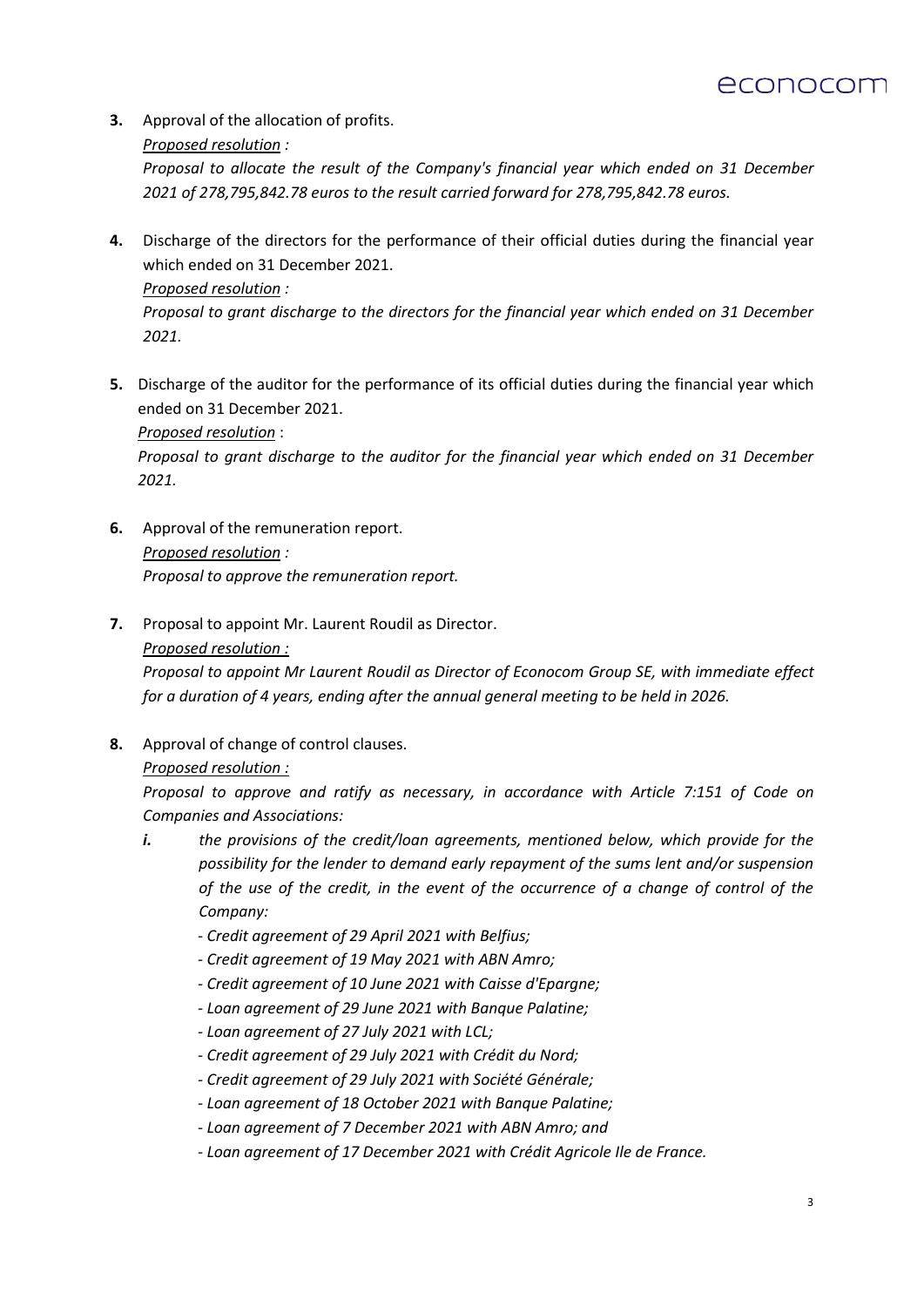# econocom

- *ii. the provisions of the Schuldscheindarlehen type credit agreements that could be authorised and concluded after the publications of the notices of the Ordinary General Meeting and before the holding of the latter on 31 March 2022 ; and that would provide for the possibility for the lender to demand the early repayment of the sums lent and/or the suspension of the use of the credit in the event of a change of control of the Company.*
- **9.** Powers of attorney.

# *Proposed resolution :*

*Proposal to grant powers of attorney to (i) the managing director and each of the general directors of Econocom Group SE, with the possibility of substitution, for the execution of the aforementioned resolutions and in order to proceed with publication and other formalities, (ii) to Ms. Nathalie Sfeir and/or Lydie Roulleaux (employees of Econocom group), with the power of substitution, in order to proceed with the filling and publication formalities.*

### **II. Agenda and proposed resolutions for the extraordinary general meeting**

**1.** Reimbursement of the issue premium considered as paid-up capital, in accordance with Articles 7:208 and 7:209 of the Code on Companies and Associations for an amount of 0.14 euro per share.

# *Proposed resolution :*

*Proposal to reimburse the issue premium considered as paid-up capital, in accordance with Articles 7:208 and 7:209 of the Code on Companies and Associations, including the treasury shares held by the Company, by debit from the non-distributable "issue premium" account, for an amount of 0.14 euro per outstanding share existing at the date of the coupon detachment. The coupon detachment entitling to the reimbursement of the issue premium will take place at the end of a two-month period starting on the date of publication of this resolution in the Belgian State Gazette. In accordance with Article 7:209 of the Code on Companies and Associations, payment shall occur after coupon detachment.*

**2.** Powers of attorney.

# *Proposed resolution :*

*Proposal to grant powers of attorney (i) to the managing director and each of the general directors of Econocom Group SE, with the possibility of substitution, for the execution of the aforementioned resolutions and (ii) to the acting notary and his staff, each acting individually, to proceed with the various formalities.*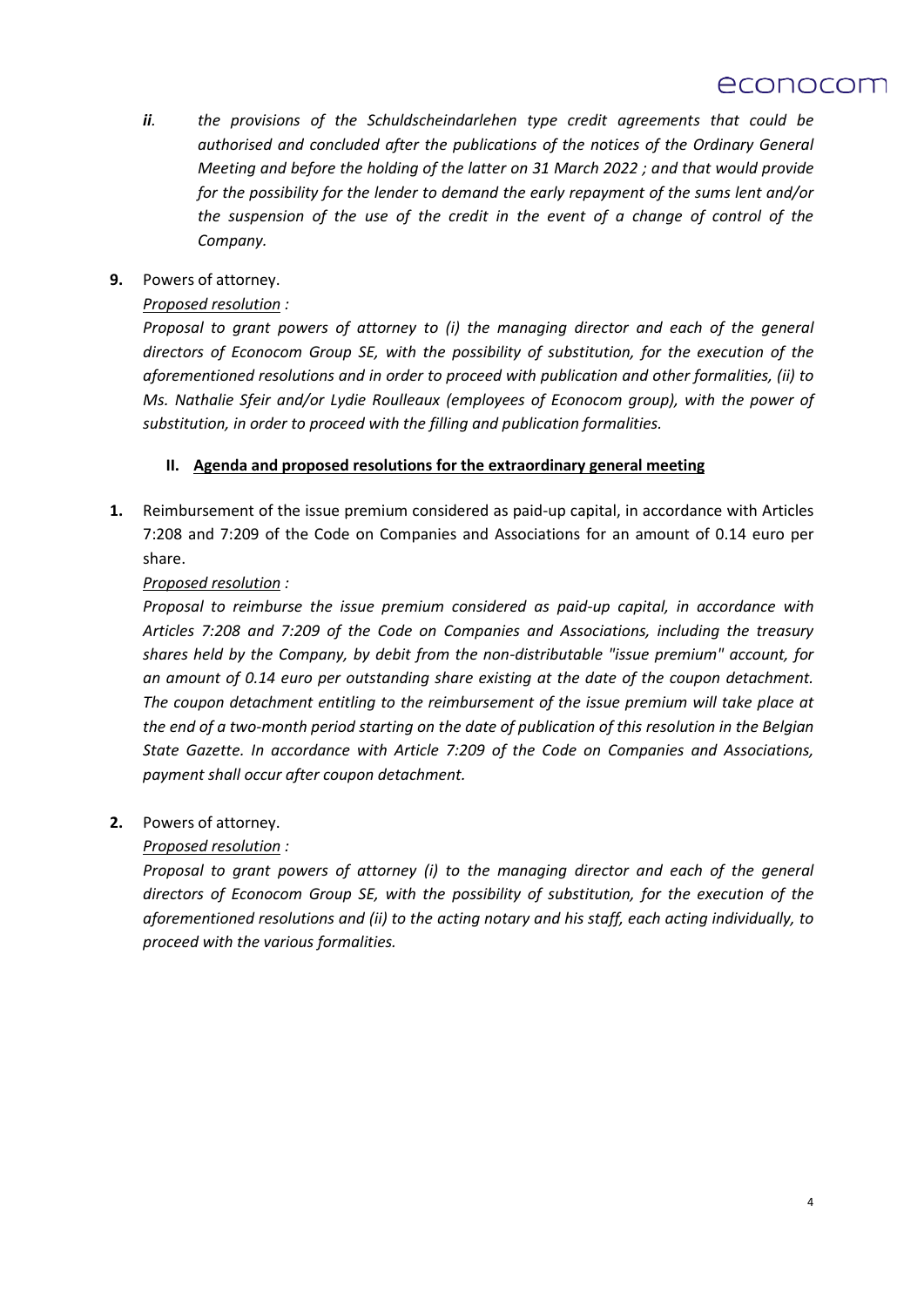

# **B. VOTING INSTRUCTIONS**

# **I. Annual general meeting**

|    |                                                                                                                                                                          | <b>YES</b> | NO. | <b>ABSTENTION</b> |
|----|--------------------------------------------------------------------------------------------------------------------------------------------------------------------------|------------|-----|-------------------|
| 1. | Approval of the statutory financial statements for the<br>financial year which ended on 31 December 2021.                                                                |            |     |                   |
| 2. | Allocation of the results of the financial year which<br>ended on 31 December 2021 of 278,795,842.78 euros<br>to the result carried forward for 278,795,842.78<br>euros. |            |     |                   |
| 3. | Discharge of the directors for the performance of<br>their official duties during the financial year which<br>ended on 31 December 2021.                                 |            |     |                   |
| 4. | Discharge of the auditor for the performance of its<br>official duties during the financial year which ended<br>on 31 December 2021.                                     |            |     |                   |
| 5. | Approval of the remuneration report.                                                                                                                                     |            |     |                   |
| 6. | Proposal to appoint Mr. Laurent Roudil as Director.                                                                                                                      |            |     |                   |
| 7. | Approval of change of control clauses.                                                                                                                                   |            |     |                   |
| 8. | Granting of powers of attorney to execute the<br>abovementioned resolutions.                                                                                             |            |     |                   |